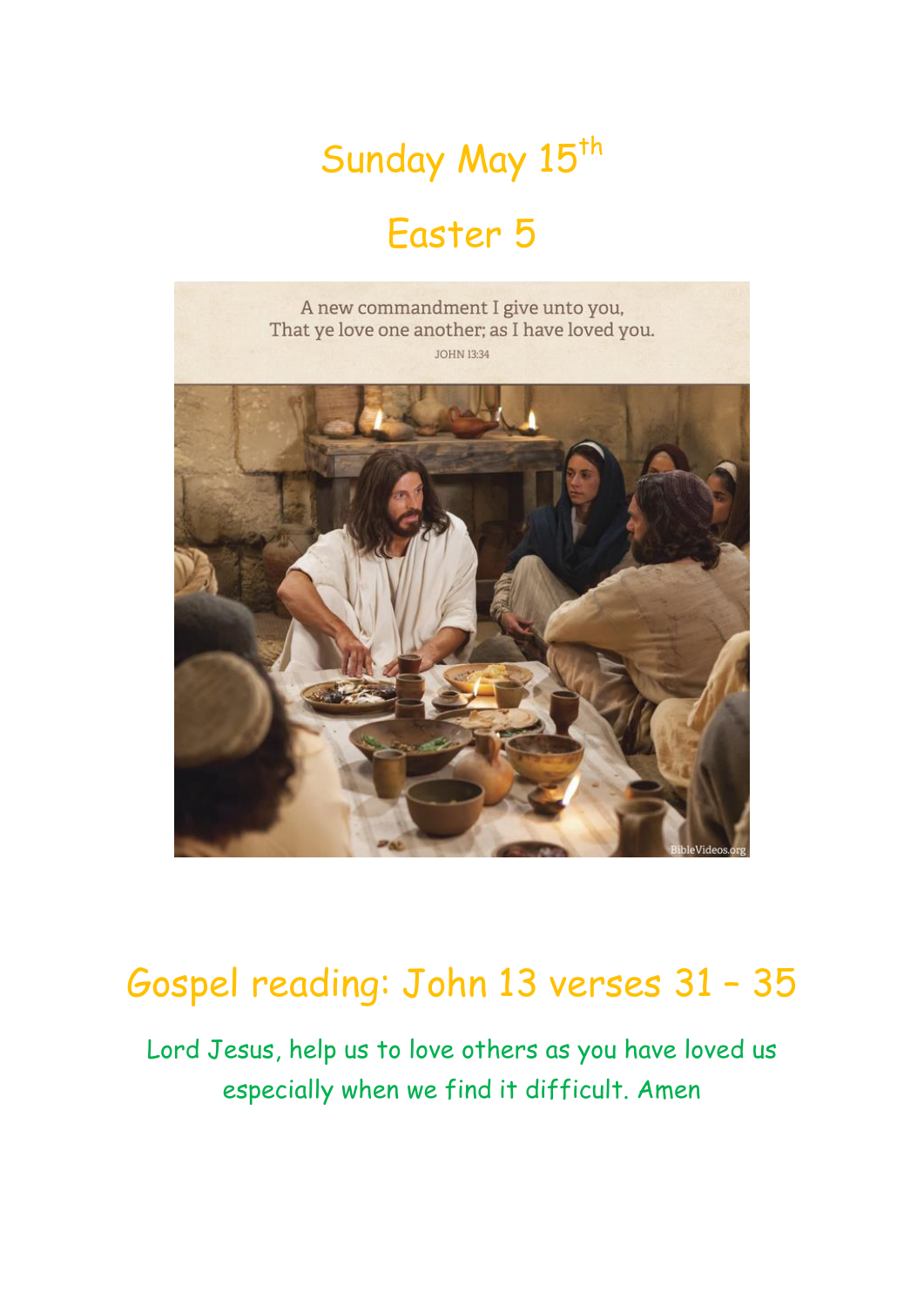#### John 13:31-35 The New Commandment

**<sup>31</sup>** When he had gone out, Jesus said, "Now the Son of Man has been glorified, and God has been glorified in him. <sup>32</sup> If God has been glorified in him,<sup>[</sup> God will also glorify him in himself and will glorify him at once. **<sup>33</sup>** Little children, I am with you only a little longer. You will look for me, and as I said to the Jews so now I say to you, 'Where I am going, you cannot come.' **<sup>34</sup>** I give you a new commandment, that you love one another. Just as I have loved you, you also should love one another. **<sup>35</sup>** By this everyone will know that you are my disciples, if you have love for one another."

……………………………………………………………………………………………………………………………..

Jesus told His disciples He would be leaving them very soon. Do you know where He was going? Jesus knew it was time for Him to suffer and to die before rising from the dead and returning to His Father in Heaven. Jesus gave His disciples a new commandment to love one another as He had loved them. Jesus loved and cared for all people and wanted to put things right that were wrong in their lives. Can you think of times when He did just that? Here are a few for you:

Feeding a large crowd of hungry people,

Cured people from different illnesses such as fever and leprosy,

He brought a man's daughter back to life,

He helped out at a wedding by changing water into wine,

He cured people who couldn't walk or were blind.

What was the greatest sign of His love for us?

How do people know that we are followers of Jesus? We become like Jesus when we love and care for other people and they can see His goodness through us. How can you show your love and care for others? Make a list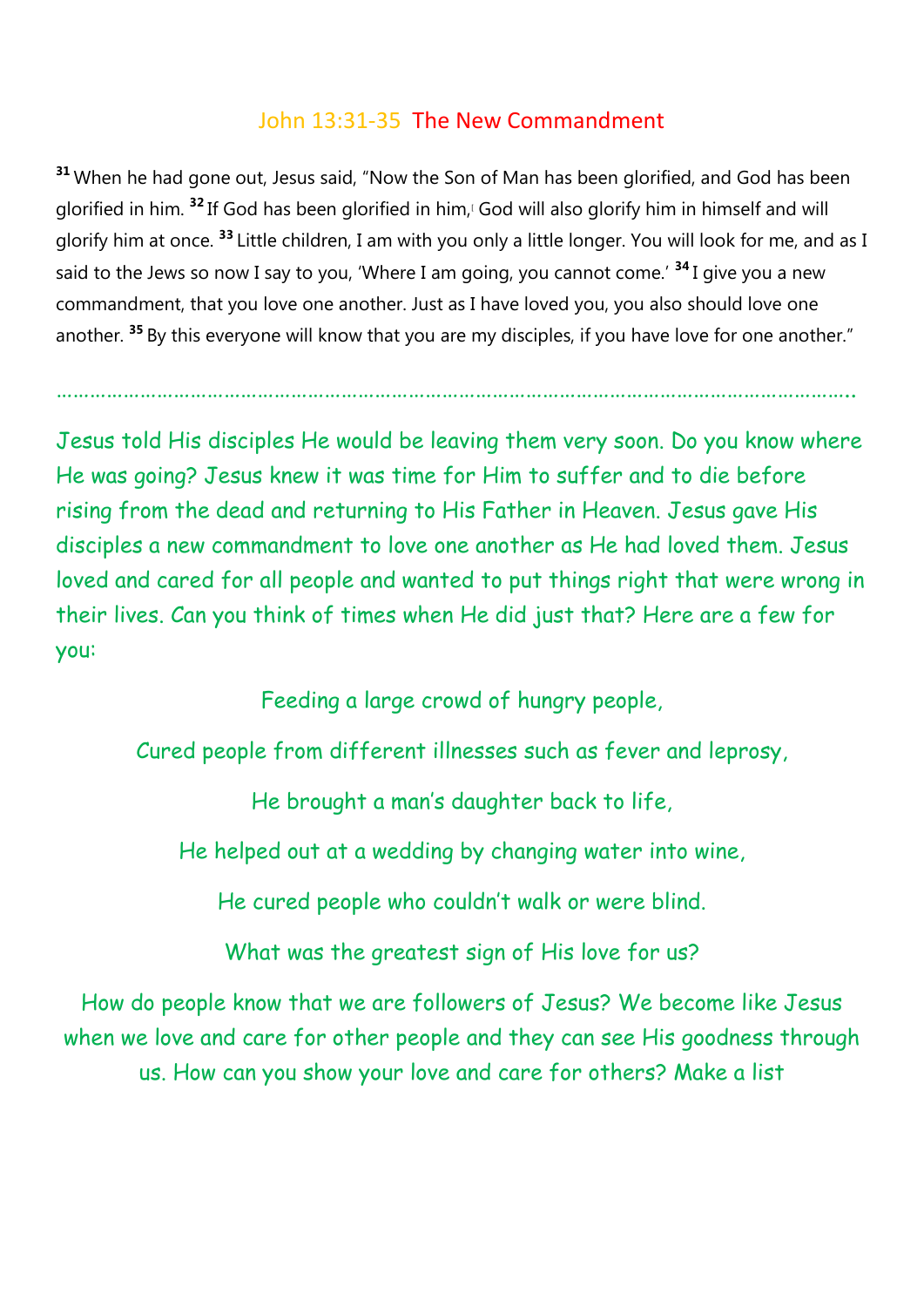

Jesus said 'Just as I have loved you, you also should love one another. **<sup>35</sup>** By this everyone will know that you are my disciples, if you have love for one another."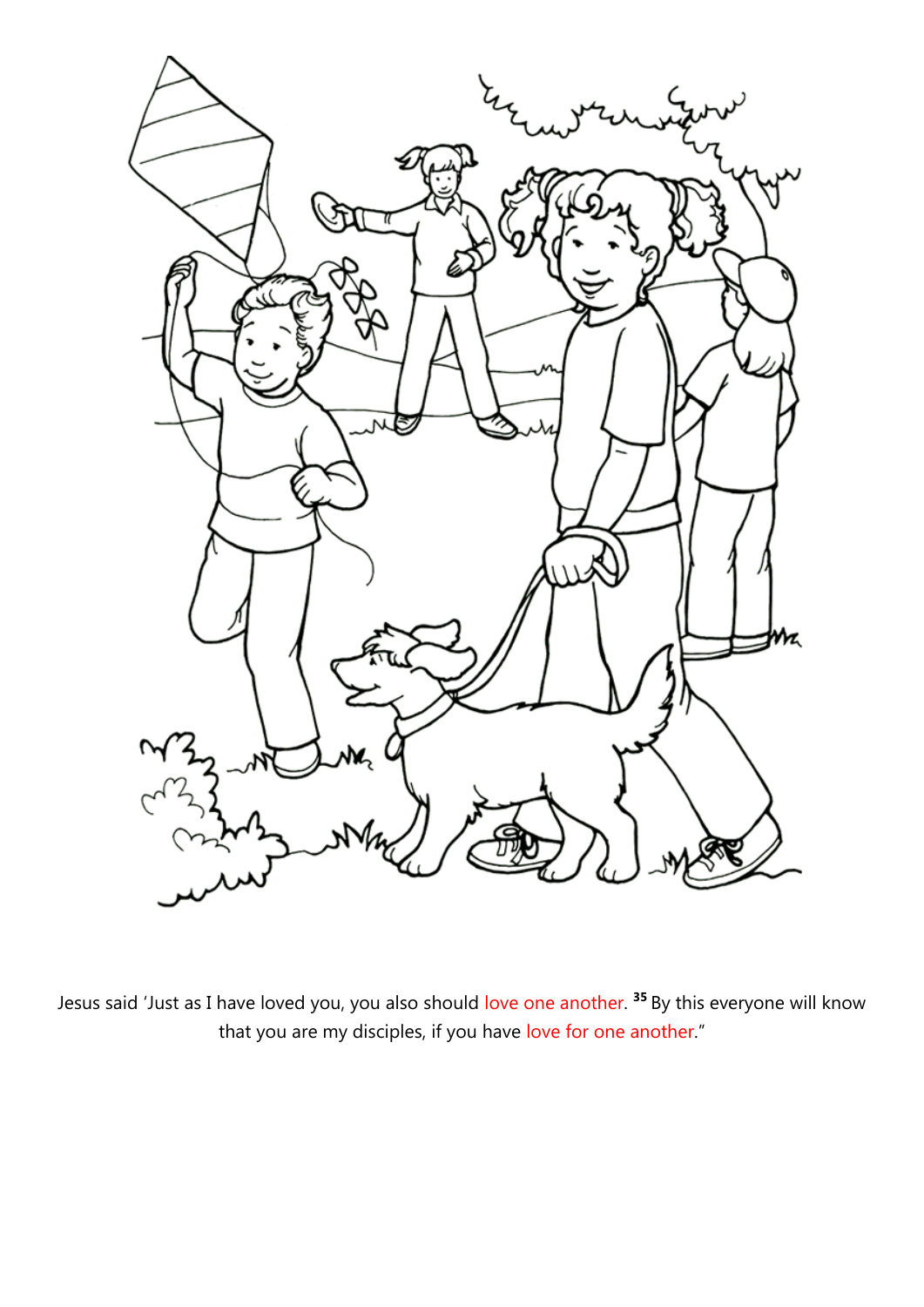## **A New Commandment**

"A new command I give you: Love one another. As I have loved you, so you must love one another." John 13:34

This puzzle is based on John 13:31-35 (NIV)





### **ACROSS**

- 1. An order or a rule given with authority
- 4. To have feelings of compassion and concern for another person
- 6. The opposite of old
- 7. Boys and girls between birth and puberty
- 8. Those who follow the teachings of Jesus

#### **DOWN**

- 2. People aside from oneself
- 3. To give praise and honour to God or a person
- 5. A period of seconds, minutes, hours, days, weeks, months, years, etc.

| <b>CHILDREN</b> | COMMAND          | OVP | <b>HERS</b> |
|-----------------|------------------|-----|-------------|
|                 | <b>DISCIPLES</b> | NEW | TIME        |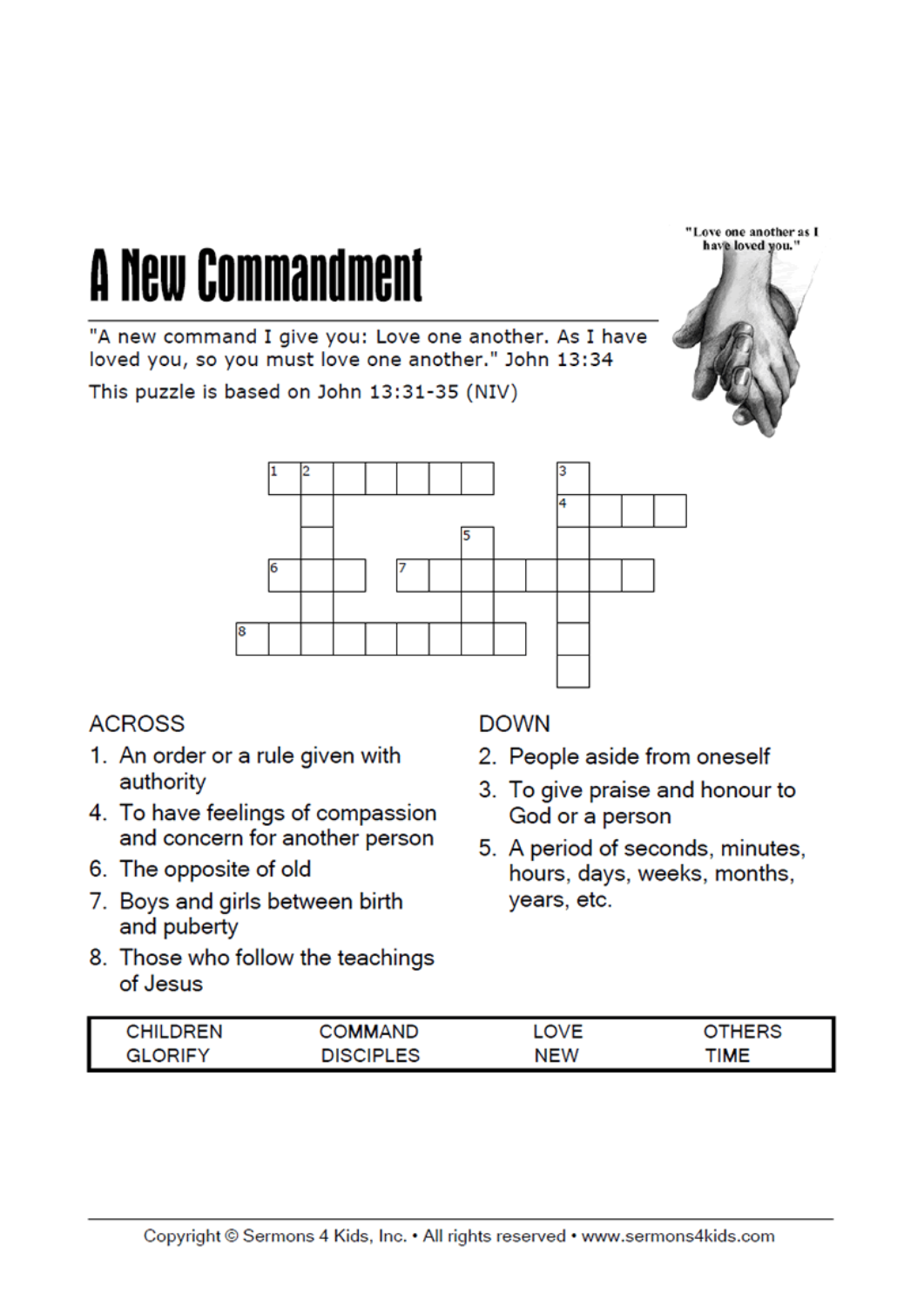# **A New Commandment**

"A new command I give you: Love one another. As I have loved you, so you must love one another." John 13:34 The puzzle is based on John 13:31-35 (NIV).



"Love one another as I have loved you.'

| <b>COMMAND</b> | <b>KNOW</b> | <b>DISCIPLES</b> | ANOTHER     | <b>GLORIFY</b> |
|----------------|-------------|------------------|-------------|----------------|
| TOLD           | JESUS       | <b>CHILDREN</b>  | <b>JEWS</b> | LITTLE         |
| <b>LOOK</b>    | LONGER      | MEN              | LOVE        | GIVE           |